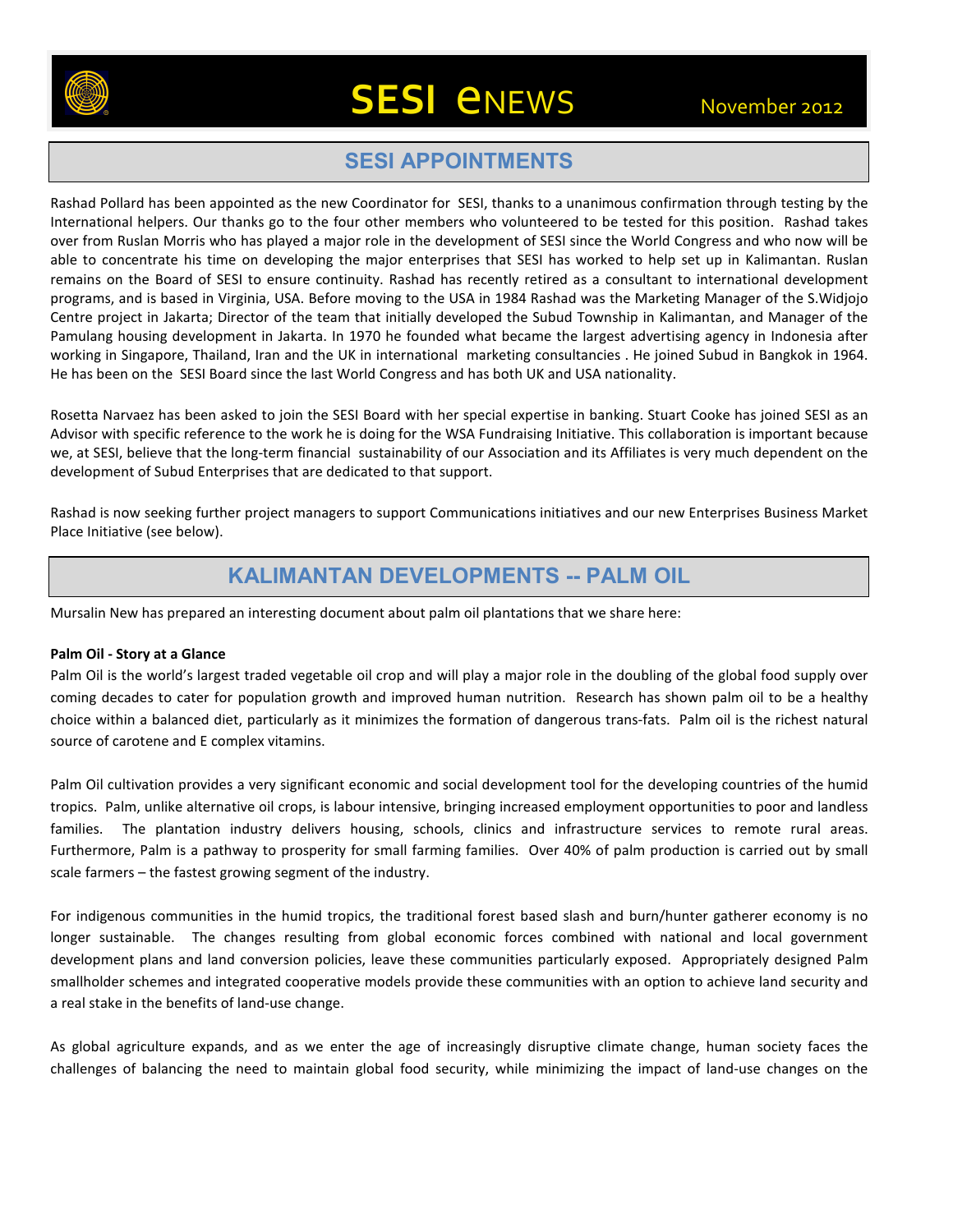environment, biodiversity and the global carbon cycle. The humid tropics will be the major focus for the future expansion of global agriculture - and this includes the expansion of the palm industry.

There is an immediate and ongoing need to minimize the impacts of the expansion of tropical agriculture on rainforest biodiversity and species habitat - for the orang-utang of SE Asia - as well as in central African and the Amazon. Much more needs to be done in setting aside and protection of large scale reserves of High Conservation Value forests and native animal habit. On the agricultural side there needs to be ongoing improvements in productivity of tropical crops, widespread implementation of sustainable farming practices, reduced irrigation water requirements, minimal use of agricultural chemicals and synthetic fertilizers, combined with better use of unproductive farmland and appropriate selection of undeveloped land for new crop planting.

Within this context, palm is in fact a very appropriate choice. Unlike most of the world's annual staple food crops, which require a constant cycle of plowing leading to erosion and soil fertility loss. Palm is a non-irrigated rain-fed perennial crop grown over a 25-30 year cycle. Palm cultivation forms a closed canopy over nitrogen fixing ground covers, helping to protect and maintain the land. The palm agro-ecosystem is more sustainable and has more on-farm bio-diversity than most other cropping systems.

Palm cultivation requires much less land and is far more cost effective in providing the same volume of oil or food equivalent compared with alternative crops *(1 Ha of palm provides the average daily calorific requirement of more than 60 persons)*. The main alternative to palm for the future global supply of edible oil needs is soybean oil – but it requires 10 times the area of land to grow soy compared to palm.

In terms of carbon footprint, Palm has a mixed history. Palm – or any other crop grown on drained tropical peat soils - results in huge Green House Gas emissions as the drying carbon-rich peat soils decompose and release carbon dioxide. This fact is now increasingly recognized by the industry and the governments of palm growing countries with increasing restrictions being applied. Similarly, growing Palm on land cleared from primary or mature secondary rainforest results in a significant release of carbon dioxide from degradation of the fallen trees.

On the other hand, since Palm itself is a tree crop, it can form a significant carbon store when grown on mineral soils and when replacing scrubland or immature regrowth. Palm roots also sequester carbon in the soil as the palm plantations go through their long term crop rotation cycle. Palm is a far better tropical agriculture carbon store option than annual crops or grasslands for cattle grazing.

Another very significant role for palm is its potential to become a major global source of biomass. Vegetable oil production from palm is less than 10% of the total biomass produced by palm plantations. Palm biomass is now being developed to replace fossil fuels either as solid fuel to replace coal for power generation, or through the new biomass-to-liquid technologies which provide not only liquid biofuels to replace petroleum, but also a whole range of bio-chemical feedstocks for the low-carbon global economy of the future.

The palm industry, through the multi-stakeholder Roundtable on Sustainable Palm Oil (RSPO) was in fact the first global agricultural commodity industry to establish voluntary sustainability criteria for the production, supply and marketing of palm oil products. These criteria include commitments to:

- Transparent reporting to stakeholders
- A commitment to Free, Prior and Informed Consent in all negotiations with communities affected by palm oil development
- No clearing of cultural heritage/religious sites or High Conservation Value forests or critical slope land for plantation development, and maintenance of any remnant HCV land within the concession area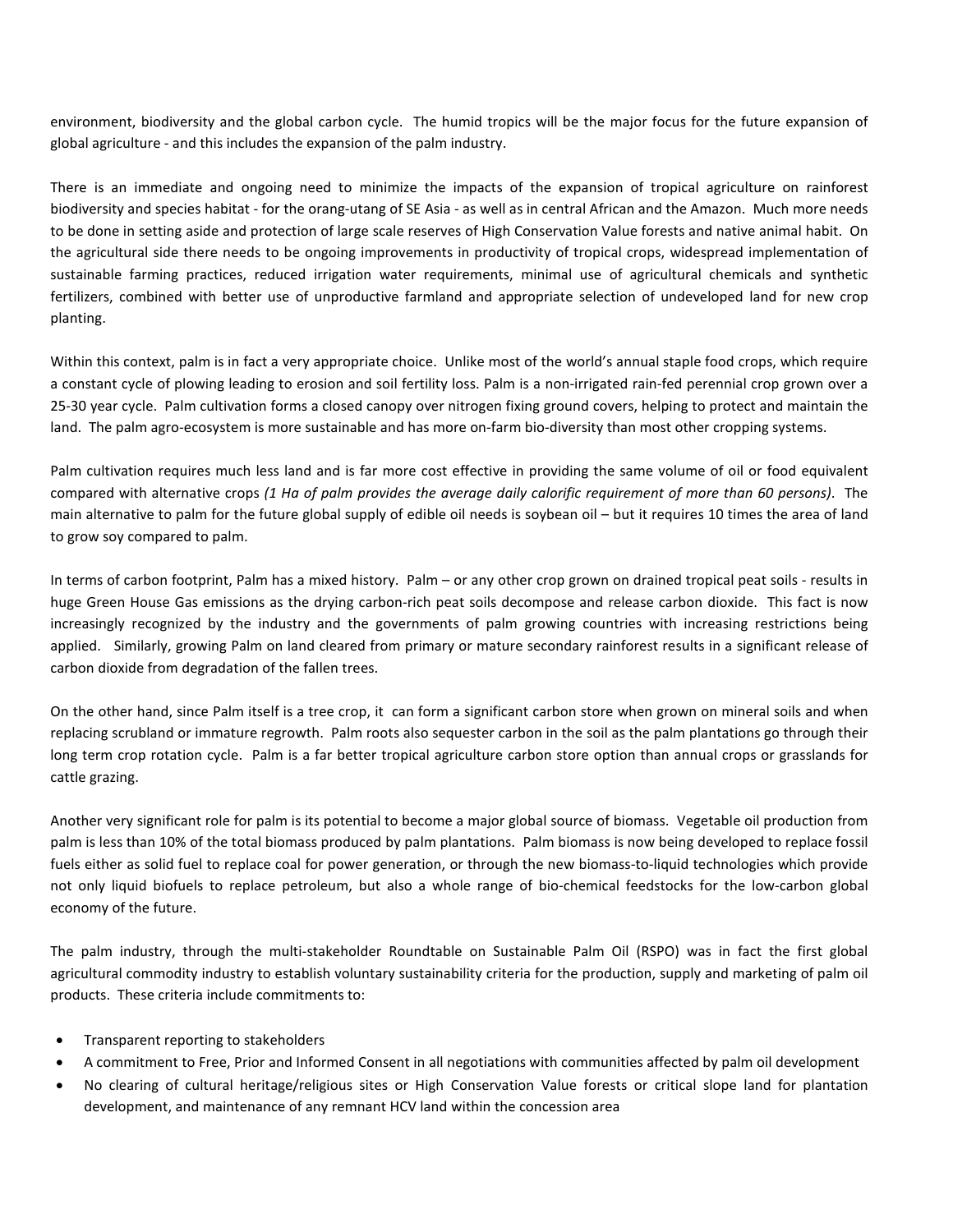- Full respect for worker's safety, rights, wages and conditions in accordance with legal mandates, international treaty obligations and contractual commitments
- No use of fire in land clearing operations and adoption of best agricultural practices to protect soil fertility, reduce erosion, minimize use of agricultural chemicals and environmental impacts, and to implement integrated pest management systems

The Palm Oil industry presents a prospective enterprise opportunity in Kalimantan. Our Palm Plantation project is committed to achieving industry sustainability standards and best agricultural managements practices.

For a current assessment of palm oil prospects and issues by the World Resources Institute see: http://www.wri.org/press/2012/10/release-two-new-online-mapping-applications-launched-support-sustainable-palm-oilindo?utm\_source=twitter.com&utm\_medium=worldresources&utm\_campaign=twitterfeed&utm\_source=HCV+Network+-+November+2012+&utm\_campaign=HCV+Newsletters&utm\_medium=email

For an industry viewpoint go to: http://theoilpalm.org/

For more information on the RSPO: http://www.rspo.org/

## **SESI LAUNCHES THE ENTERPRISES BUSINESS MARKET PLACE**

SESI is launching a new initiative to assist members with their own enterprises who may be seeking support, whether technical or financial. Our **ENTERPRISES BUSINESS MARKET PLACE** works to bring together those seeking support with those willing to provide it. We first circulate requests for support through our list server at sesinternational@yahoogroups.com; then through our Newsletters that reach about 5,000 members worldwide.

**All enterprises**. Go to: www.subudenterprise.com. If not registered, do so, then go to: SERVICES -- ENTERPRISES and enter information in the SUBUD PROJECTS WEB SITE you will find there.

**Enterprises seeking support**. Also register at SERVICES and SPRINGBOARD.

**Enterprises seeking to promote their services**. Also register at SERVICES and SubudB2U.

Stay tuned. Our web site will soon be upgraded with added features!

### **FOCUS BUSINESS MARKET PLACE ENTERPRISES FOR NOVEMBER**

**La Cultivada, Spain** -- La Cultivada is a veritable fresh juice of olives from the Santa Ana Mill Estate located in the southwestern countryside of the Andalusian province of Cordoba, Spain. A high quality, organically produced, single variety extra virgin olive oil whose value lies in the impeccable traceability of its production and selection. Our emblem - the Cultivated Owl represents wisdom. As such our communication focuses on the importance of true human development by means of opening up our awareness. Hence our great interest in collaborating with our Subud brothers and sisters worldwide. We are looking to expand La Cultivada internationally - either through overseas distribution & sales channels or in conjunction with partners who share our vision - in order to be able to make a significant contribution to SDIA's social projects. *www.lacultivada.com/en Elena Vecino: pedidos@lacultivada.com*

**Proofreading offered by Ilaine Lennard, UK**. Rates according to quality of original text. Will consider worldwide and adapting payments requested, according to the exchange rates in a particular country. Many of you may speak English but need help to improve the written word. This is where I could help. Contact me at: *ilaine.l@blueyonder.co.uk* -- tel/fax +44 (0)1242 707701